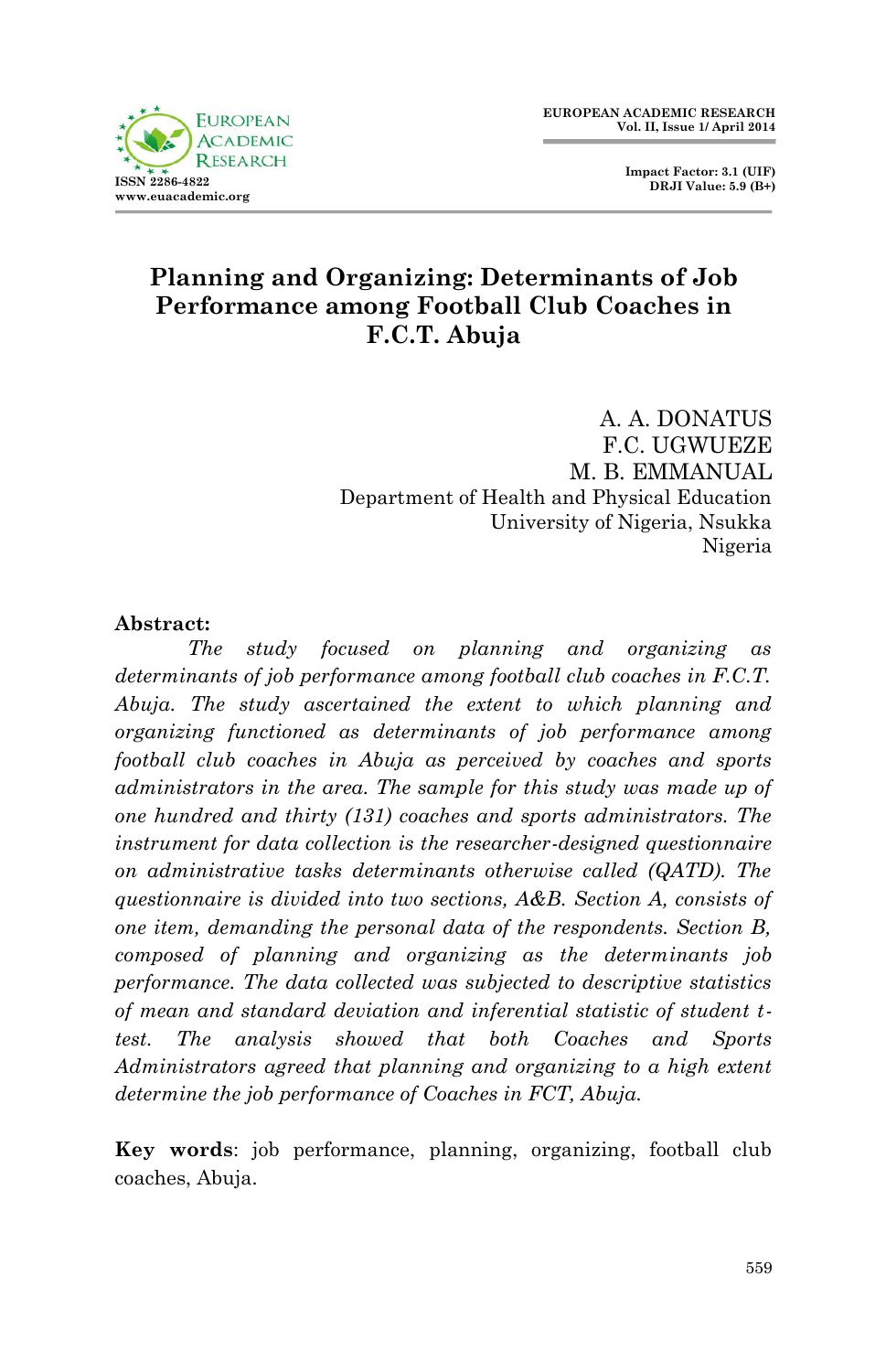#### **Introduction**

Planning and organizing are central to the performance of any given task within an establishment. Management of any organization has to recognize the problems, identify the opportunities, make the right decisions and take the appropriate actions to operate a successful business (Anderson 1988; Black & Porter 2000). This is carried out by performing these basic management functions of planning and organizing, effectively. The emphasis placed on each function of the management process depends on the managerial level (Anderson 1988; Schermerhorn 1999). At the higher managerial level, planning plays an important role and it is exercised more often. In comparison, at the lower managerial level, directing and coordinating are emphasized (Anderson 1988). However, at whichever level, planning is the process that sets the objectives and determines what should be done to accomplish the objectives. In organizing, tasks are assigned, resources are allocated and activities are arranged to implement plans which are managerial functions that needs to be coordinated.

Anthony and Govindarajan (1995) define management coordinating as a process by which managers influence other members of the organization to implement the organization's strategies. Anderson (1988) had this to say, that besides being responsible for setting goals and making decisions about how these goals are reached; managers also influence employees to focus their attention on achieving the goals. This plays a part in the feedback loop that alerts the manager to adjust activities to meet the objectives (Schermerhorn 1999). From another perspective, managerial control process is depicted as deciding what the organization should be doing and comparing actual accomplishments with these plans. Managerial control process, therefore, is an important part in strategic management, which involves a long-range planning and strategy development that affects today's operation, which determines tomorrow's success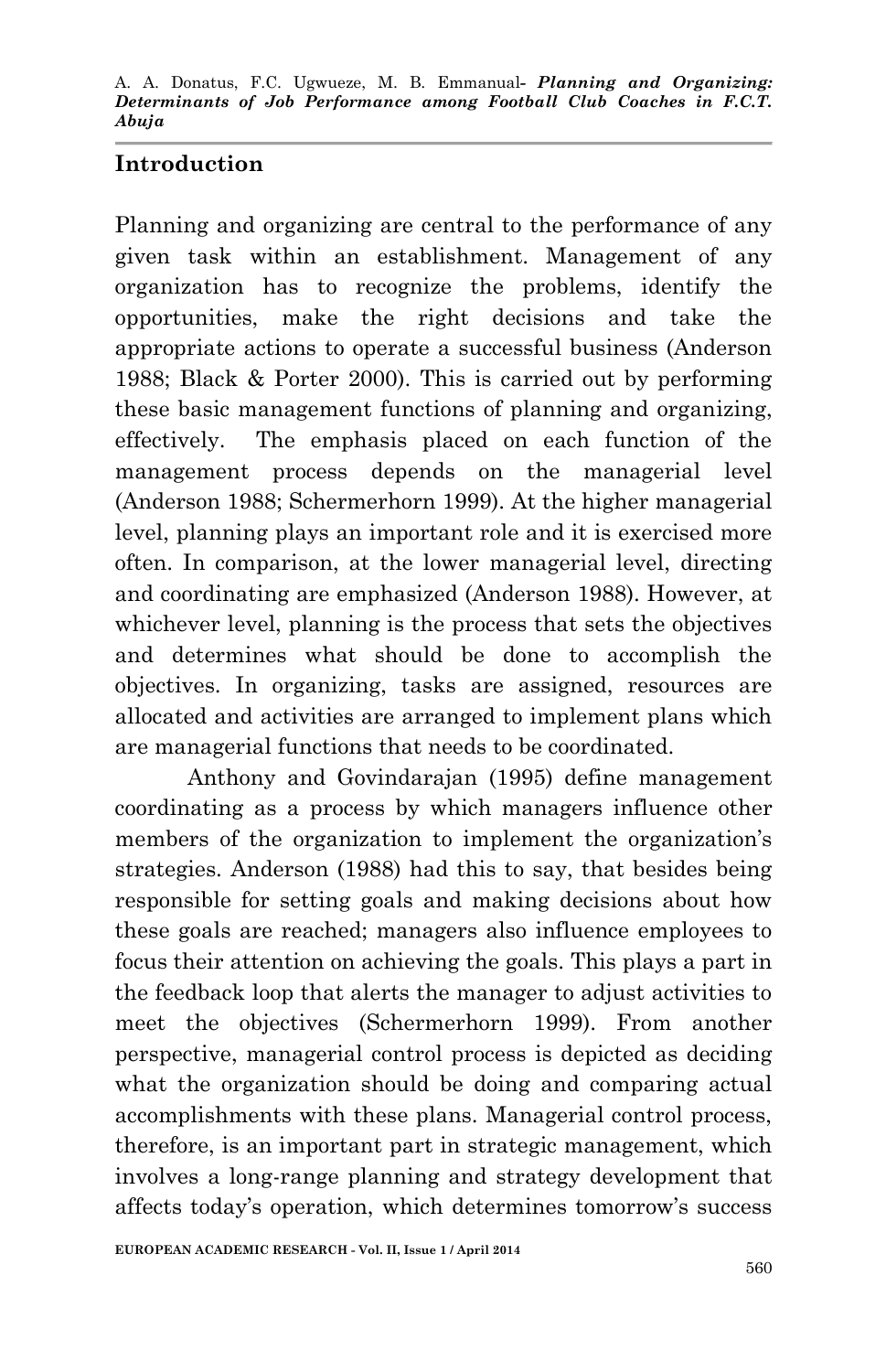of an organization. Thus, the management control process involves both planning and controlling (Anderson 1988; Anthony & Govindarajan 1995; Black & Porter 2000; Lorange & Scott-Morton 1974). For example, if profitability is the goal of an organization, management needs to take appropriate measures or to control those measures that could possibly influence future outcome. In doing so, management is able to make adjustments in their plan before it gets out of control (Wheelen & Hunger 2000).

Planning and coordinating though separate tasks, are closely linked through employees, especially when employees participate in the formulation of the plan from its inception (Anderson 1988). This is one of the advantages of involving the participation of employees since this allows them to get involved in planning; as a result, coaches are more likely to keep their own activities in line with the intentions of the plan. For example, a coach could meet, negotiate and agree on a schedule for training. All things being equal, this should lead to a more regular and prompt training and reporting than a directive from the sport administrator who may not know what the coach is passing through. As mentioned, management control requires both planning and coordinating activities. Planning involves setting goals and performance standards, and taking action to implement them. Planning what the organization should do, controlling the activities of several parts of organization, communicating information, evaluating information, deciding what action should be taken, and influencing employees to change their behavior (Anthony & Govindarajan 1995).

However, the presence of management coordinating does not necessarily mean that results should always correspond to a plan, such as a budget. The stated plans were formulated based on circumstances prevailing at that time. In the meantime, external and internal environments of the organization keep on changing. It is unlikely that management would be able to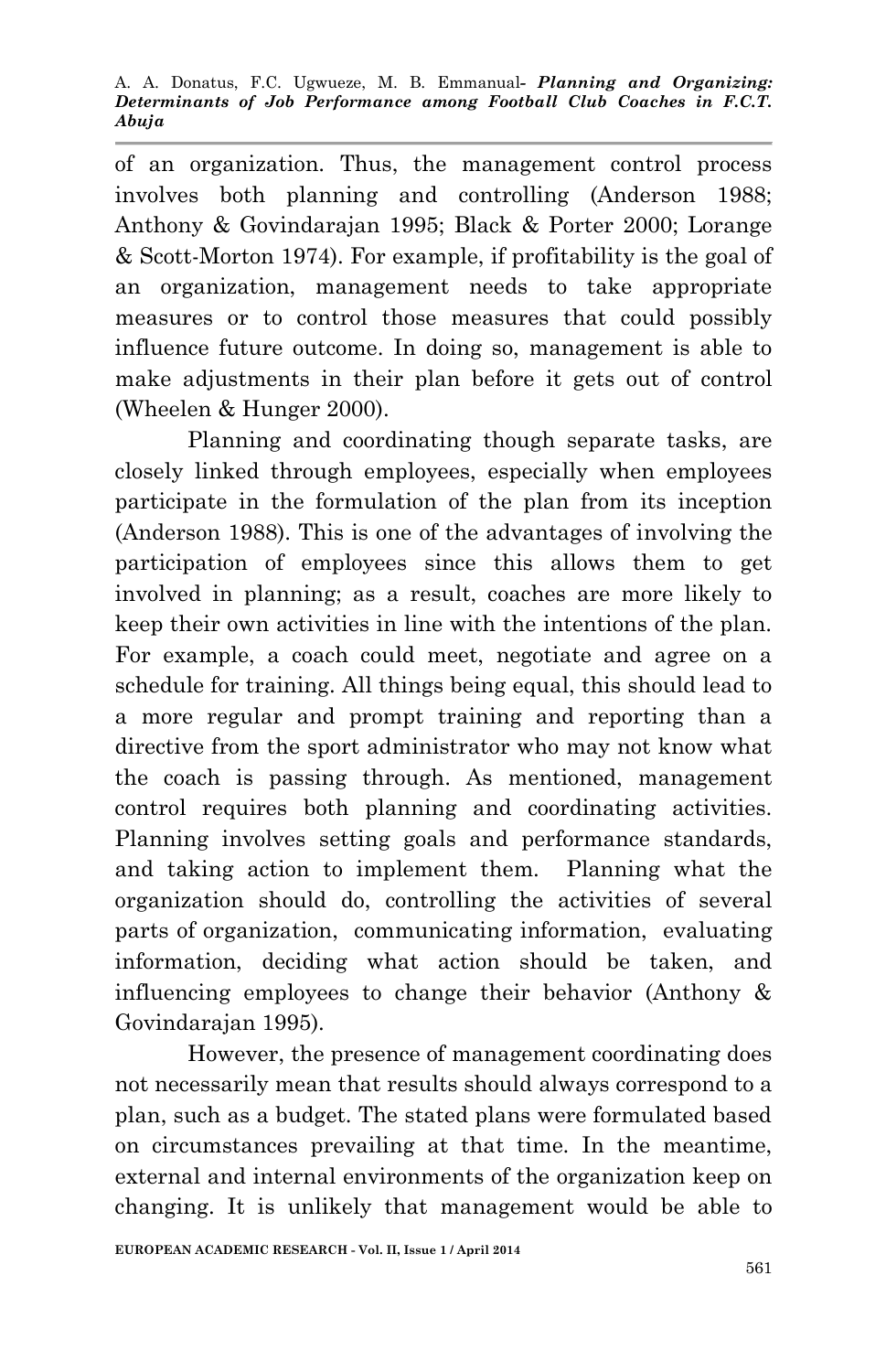A. A. Donatus, F.C. Ugwueze, M. B. Emmanual*- Planning and Organizing: Determinants of Job Performance among Football Club Coaches in F.C.T. Abuja*

anticipate all the conditions that are going to happen in the future. Therefore, sports administrators should not be prohibited from implementing ways not originally planned to make the indigenous coaches achieve the goals. Sports Administrators need to use these tasks to enhance performance of the indigenous coaches in FCT Abuja. One of these tasks is planning and it simply means looking ahead and chalking out future courses of action to be followed. It is a preparatory step or it is a systematic activity which determines when, how and who is going to perform a specific job. Planning is a detailed programme regarding future courses of action. This implies that if the sports administrators and the coaches would come together with a well detailed plan to work with the Football clubs in FCT, the coaches would perform better in their league matches. Armstrong (2004) rightly said, Well plan is half done. Therefore planning takes into consideration available and prospective human and physical resources of the organization so as to get effective co-ordination, contribution and perfect adjustment. It is the basic management function which includes formulation of one or more detailed plans to achieve optimum balance of needs or demands with the available resources. The sports administrator has to plan well with the coaches in any programme they are carrying on in the clubs to make it perform. For the purpose of this study, planning is a detailed plan to or a systematic activity which determines when, how and who is going to perform a specific job.

Organising is the next important function of management after the planning. You know that in case of planning a manager decides what is to be done in future. In case of organising, he decides on ways and means through which it will be easier to achieve what has been planned. Suppose, it is planned to start a new season, the immediate task for the sports administrator is to identify and assign the various tasks involved, and devise structure of duties and responsibilities so that things move smoothly and the objective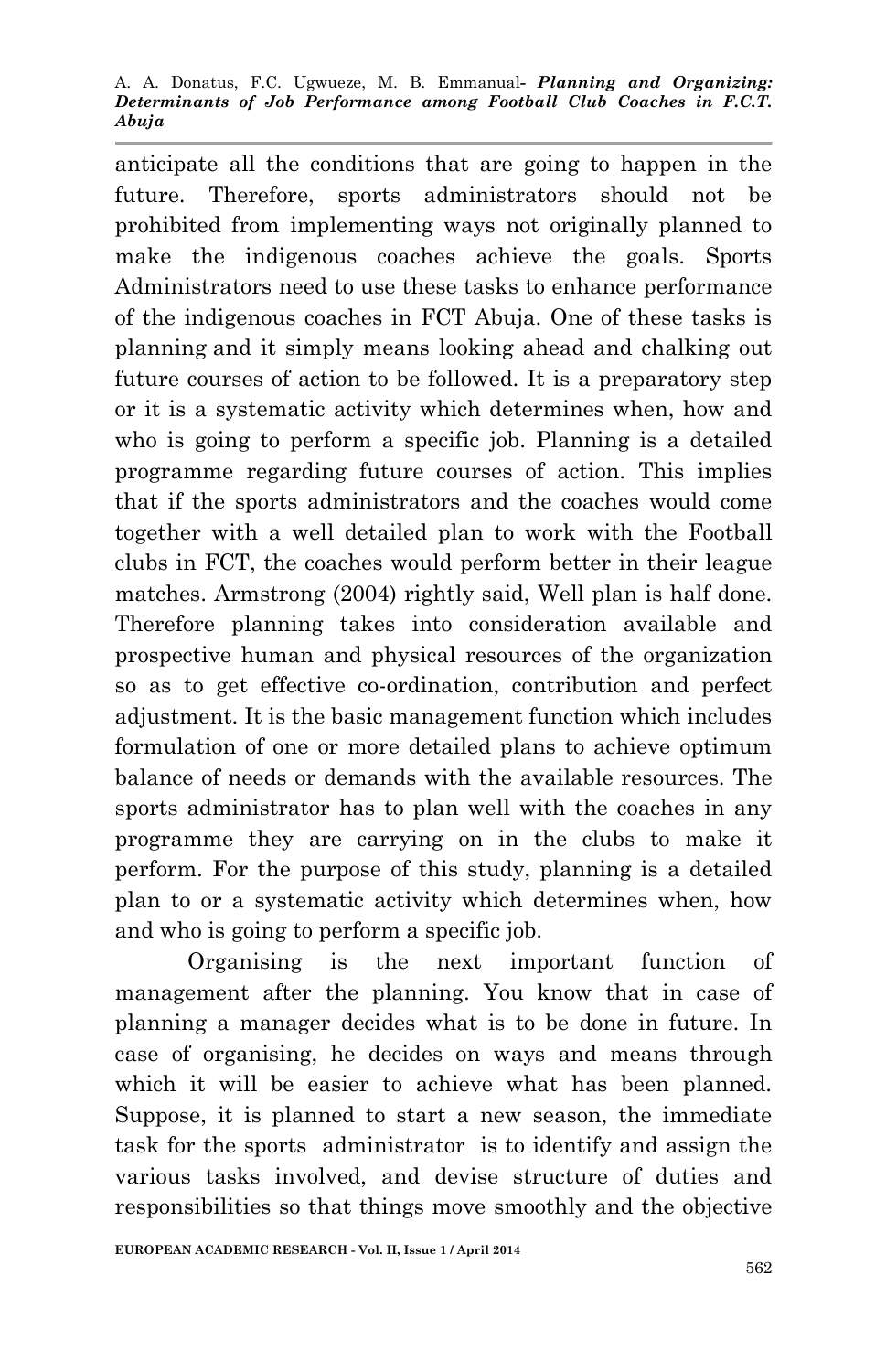is achieved. All these tasks form part of organising function. Thus, organising refers to the process of identifying and grouping the work to be performed, defining and determining responsibility and authority for each job position, establishing relationship among various job positions, determining detailed rules and regulations of working for coaches and the supporting staff in the club.

The purpose of this study is to ascertain the extent to which planning and organizing functions as determinants of job performance among football club coaches in Abuja as perceived by coaches and sports administrators in the area

## **Research Questions**

The following research questions are posed to guide the study:

- 1. What is the extent to which planning determines the job performance of indigenous coaches in FCT, Abuja?
- 2. What is the extent to which organizing determines the job performance of indigenous coaches in FCT, Abuja?

# **Hypotheses**

The following hypotheses are postulated to be tested using ttest at.05 alpha level of significance:

- 1. There is no significant difference in the mean response of coaches and sports administrators on planning as determinants of job performance of indigenous coaches in FCT, Abuja.
- 2. There is no significant difference in the mean response of coaches and sports administrators on organizing as determinants of job performance of indigenous coaches in FCT, Abuja.

# **Methods**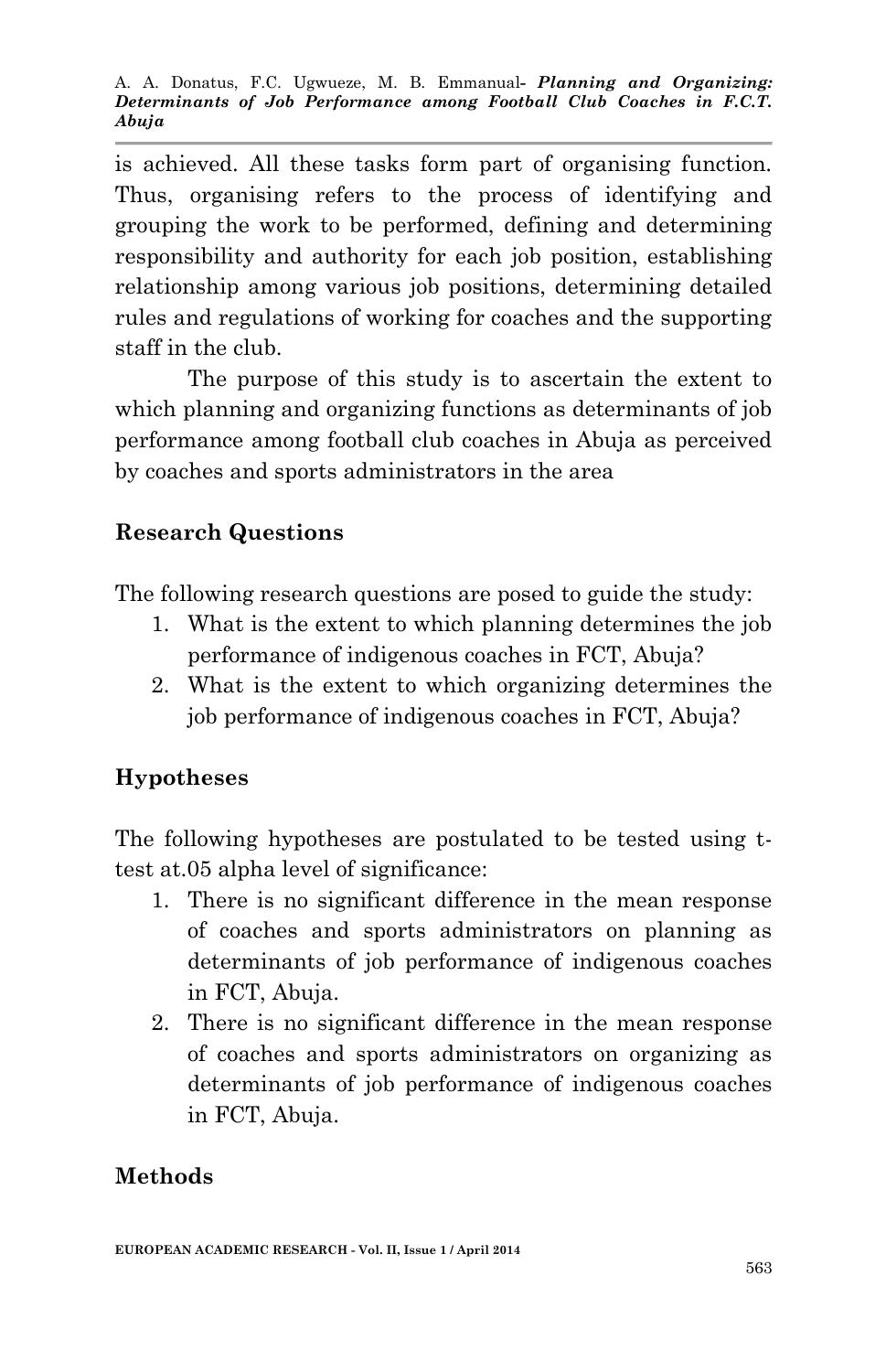Survey research design will be employed in this study. The choice of this design is based on the assertion of Gay (1981), Babbie (1986) and Nworgu (1991) who described the design as one of the best available design to the researcher who is interested in collecting original data for the purpose of describing a population that is fairly large. In similar vein Ali (1996) and Wilson, (1998) pointed out that the design permits the description of conditions as they exist in their natural settings. Osuala (2005) described survey as a research design that is about people, fact about people, their beliefs, opinions, attitudes, motivation and behaviours. Somefun (1998) and Nsude (1999) had successfully used the design in similar studies like Strategies for improving organizational effectiveness among Nigerian firms and Strategies for improving the management of theological institutions in Umuahia respectively. For the above reasons the cross-sectional survey research design is therefore considered appropriate for examining the administrative and socio-economic determinants affecting the job performance of indigenous coaches in FCT, Abuja.

The sample for this study was made up of one hundred and thirty (131) coaches and sports administrators. The decision to include the entire population as respondents is based on the assertion of Gay (1981) and Nwana (1990) that where the number of the target population is small, it is preferable to utilize all the subjects in order to ensure representativeness and generalizability of findings. Moreover the population is of a manageable size. Consequently, there was no sampling in the study.

The instrument for data collection is the researcherdesigned questionnaire on administrative tasks determinants otherwise called (QATD).The questionnaire is divided into two sections, A&B. Section A, consists of item, demanding the personal data of the respondents. Section B, composed of thirty four (9) statements on planning and organizing as determinants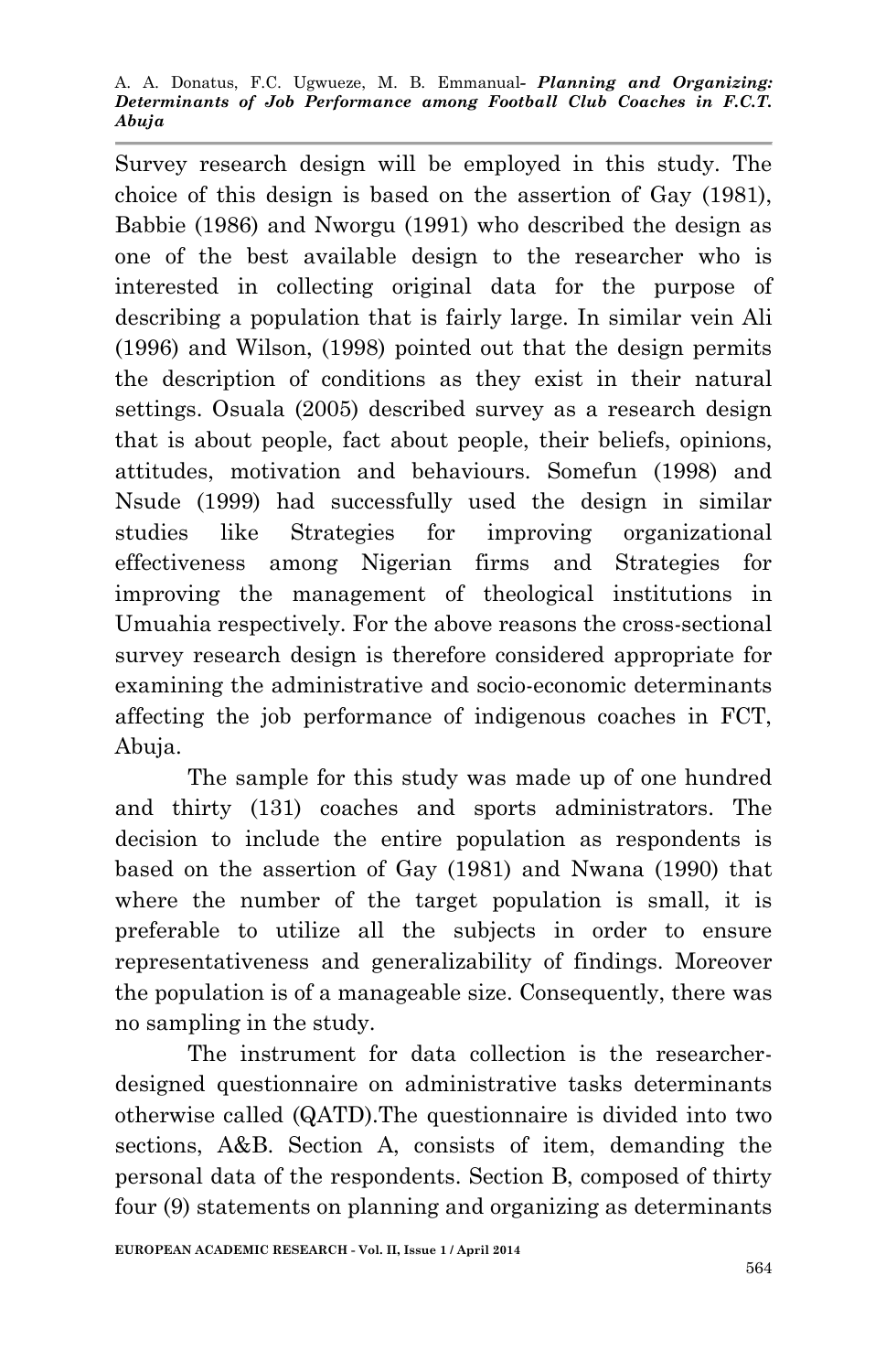of job performance among coaches. The respondents were required to indicate the degree of agreement or disagreement as follows: High extent(H.E), moderate Extent (M.E), Low Extent (L.E), No Extent (L.E)and Not Applicable (N.A) with assigned values of 5, 4, 3, 2 and 1 for positive items and 1, 2, 3 4and 5 for negative items respectively. The data collected was subjected to descriptive statistics of mean and standard deviation and inferential statistic of student t-test

#### **Results**

The results of the analysed data are presented and interpreted. The presentation and interpretation were done in line with the research questions and hypotheses that guided the study.

### **Research Question 1**

What is the extent to which planning determines the job performance of Indigenous Coaches in FCT, Abuja?

|                | $N = 67$            |         |          |          |                       | $N = 64$ |          |  |
|----------------|---------------------|---------|----------|----------|-----------------------|----------|----------|--|
|                |                     | Coaches |          |          | Sports Administrators |          |          |  |
| S/N            | Item statement      | Mean.   | Std.Dev. | Decision | Mean                  | Std.Dev  | Decision |  |
| $\mathbf{1}$   | Assigning duties to | 3.43    | .722     | High     | 4.34                  | .570     | High     |  |
|                | coaches             |         |          | Extent   |                       |          | Extent   |  |
| $\overline{2}$ | Setting goals for   | 3.51    | .805     | High     | 4.41                  | .583     | High     |  |
|                | coaches             |         |          | Extent   |                       |          | Extent   |  |
| 3              | Coordinating the    | 3.32    | .725     | High     | 4.22                  | .603     | High     |  |
|                | activities of the   |         |          | Extent   |                       |          | Extent   |  |
|                | Coaches             |         |          |          |                       |          |          |  |
| $\overline{4}$ | Adherence to budget | 3.10    | .699     | High     | 3.75                  | .713     | High     |  |
|                | policies and        |         |          | Extent   |                       |          | Extent   |  |
|                | procedures          |         |          |          |                       |          |          |  |
|                | Cluster mean        | 3.391   | .574     | High     | 4.18                  | .459     | High     |  |
|                |                     |         |          | Extent   |                       |          | Extent   |  |

**Table 1: Mean and standard deviation responses of Coaches and Sports Administrators on how planning determines the job performance of indigenous Coaches.**

The summary of data presented in table 1 revealed that planning determines the job performance of Indigenous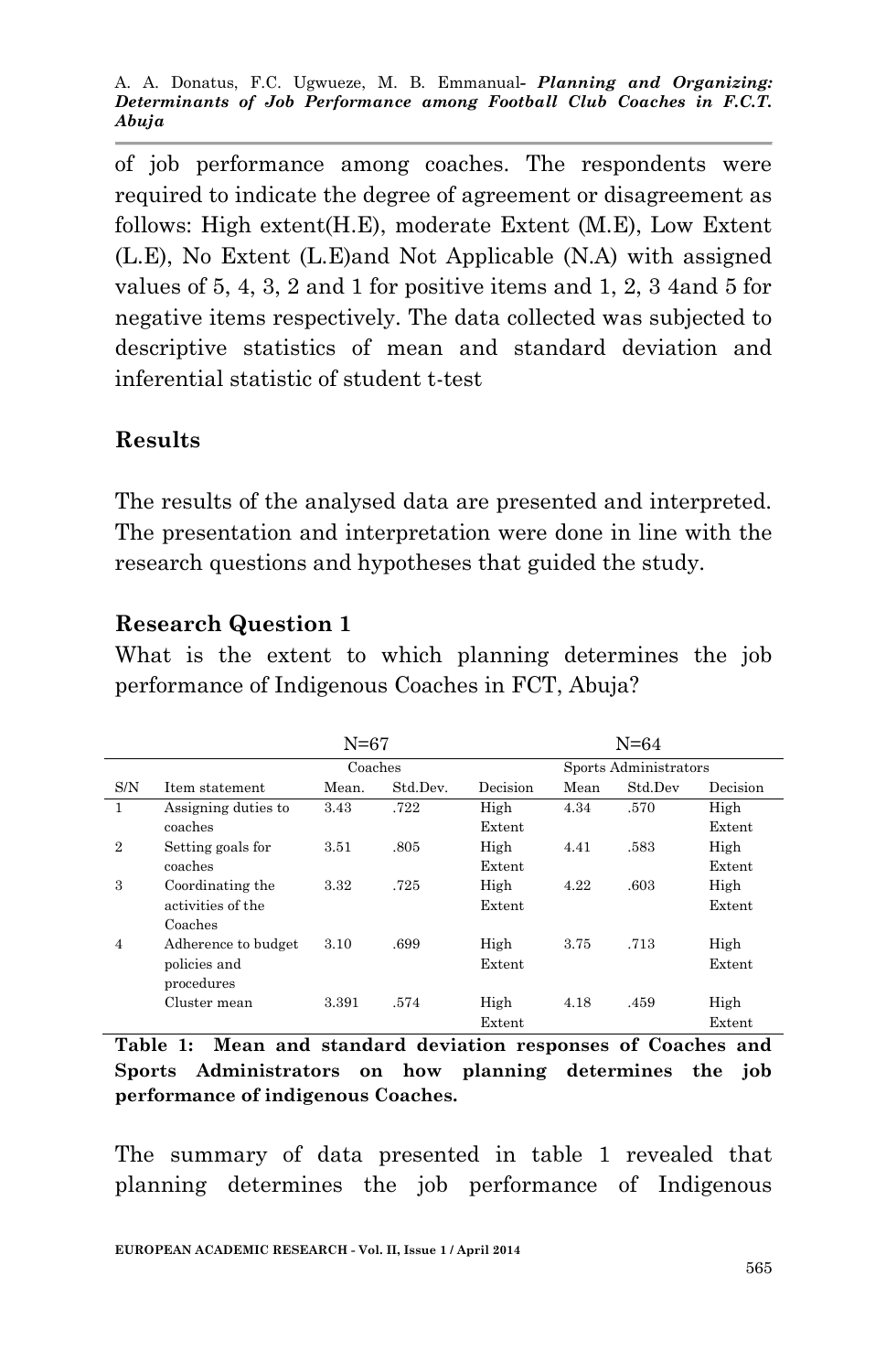Coaches in FCT, Abuja to a high extent since the cluster mean of 3.39 and 4.18 for Coaches and Sports Administrators respectively are above the weighted mean of 3.00. Although Sports Administrators had a higher mean score when compare with the Coaches. The analysis of item by item mean score showed that both Coaches and Sports Administrators had on all item high extent. However, the mean score ranged from 3.10 to 4.41 for Coaches and Sports Administrators. The result indicates that planning to some extent determines the job performance of Indigenous coaches in FCT, Abuja with a cluster mean of 3.391 for coaches and 4.18 for sports administrators which is on high extent.

#### **Research Question 2.**

What is the extent to which organizing, determines the job performance of Indigenous Coaches in FCT, Abuja?

|                |                          | Coaches |          |          | Sports Administrators |         |          |
|----------------|--------------------------|---------|----------|----------|-----------------------|---------|----------|
| S/N            | Item statement           | Mean    | Std.Dev. | Decision | Mean                  | Std.Dev | Decision |
|                |                          |         |          |          |                       |         |          |
| $\mathbf{1}$   | Arranging for friendly   | 3.21    | .664     | High     | 3.80                  | .739    | High     |
|                | matches to improve the   |         |          | Extent   |                       |         | Extent   |
|                | club's performance       |         |          |          |                       |         |          |
| $\overline{2}$ | Planning for practical   | 3.58    | .721     | High     | 4.16                  | .761    | High     |
|                | session to enhance team  |         |          | Extent   |                       |         | Extent   |
|                | performance              |         |          |          |                       |         |          |
| 3              | Allowing the Coaching    | 3.07    | .840     | High     | 3.72                  | .806    | High     |
|                | Staff a free hand to do  |         |          | Extent   |                       |         | Extent   |
|                | their job.               |         |          |          |                       |         |          |
| $\overline{4}$ | Players selection in the | 3.75    | .959     | High     | 4.20                  | .717    | High     |
|                | squad that enhance       |         |          | Extent   |                       |         | Extent   |
|                | understanding and        |         |          |          |                       |         |          |
|                | better performance       |         |          |          |                       |         |          |
| 5              | Registration of matches  | 3.28    | .562     | High     | 3.30                  | .647    | High     |
|                | and competitions         |         |          | Extent   |                       |         | Extent   |
|                | Cluster mean             | 3.38    | .562     | High     | 3.94                  | .452    | High     |
|                |                          |         |          | Extent   |                       |         | Extent   |

**Table2: Mean and standard deviation responses of Coaches and Sports Administrators on how Organising determines the job performance of Indigenous Coaches.**

Table 2 summarized the responses of Coaches and Sports

**EUROPEAN ACADEMIC RESEARCH - Vol. II, Issue 1 / April 2014**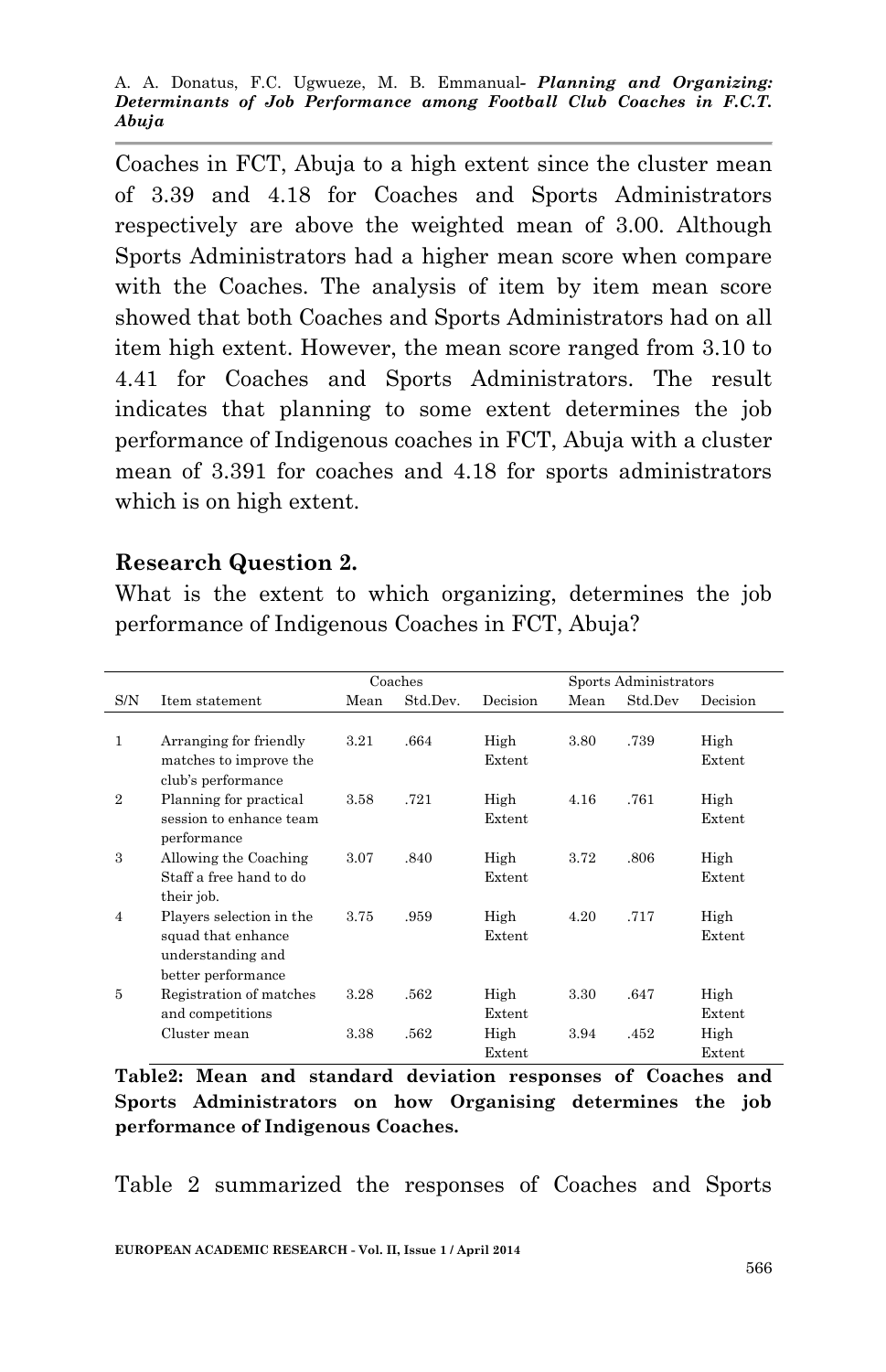A. A. Donatus, F.C. Ugwueze, M. B. Emmanual*- Planning and Organizing: Determinants of Job Performance among Football Club Coaches in F.C.T. Abuja*

Administrators on how organizing determined the job performance of Indigenous Coaches. The analysis showed that both Coaches and Sports Administrators agreed to a high extent that organizing determined the job performance of Indigenous Coaches in FCT, Abuja since their cluster mean of 3.38 and 3.94 are between the range of weighted mean of 3.00 and above for Coaches and Sports Administrators respectively. The items mean range from 3.07 to 4.20. Comparatively, Sports Administrators have a higher mean score than the Coach. This showed that there is difference in the mean response of Coaches and Sports administrators. The result showed that organizing to some extent determined the job performance of Indigenous Coaches in FCT, Abuja.

### **Hypothesis One:**

There is no significant difference in the mean responses of coaches and sports administrators on planning as determinants of job performance of indigenous coaches in FCT, Abuja.

| Status         | N  | Mean | Std.<br>dev | Df  | t-cal    | significance | decision    |
|----------------|----|------|-------------|-----|----------|--------------|-------------|
| Coaches        | 67 | 3.39 | .574        | 129 | $-8.671$ | .000         | Not         |
| <b>Sports</b>  | 64 | 4.18 | 460         |     |          |              | significant |
| Administrators |    |      |             |     |          |              |             |

**Table 3: T- test analysis of Coaches and Sports Administrators on planning as determinants of job performance of Indigenous Coaches.**

Table 3 showed that t-cal value at 129 degrees of freedom is - 8.671 and significant value is 0.000. Since the significant value of 0.000 is less than 0.05 level of significant. The result further revealed that there is significant difference in the mean rating response of Coaches and Sports Administrators on planning as determinants of job performance of Indigenous Coaches in FCT, Abuja. Therefore, the hypothesis of no significant difference is rejected.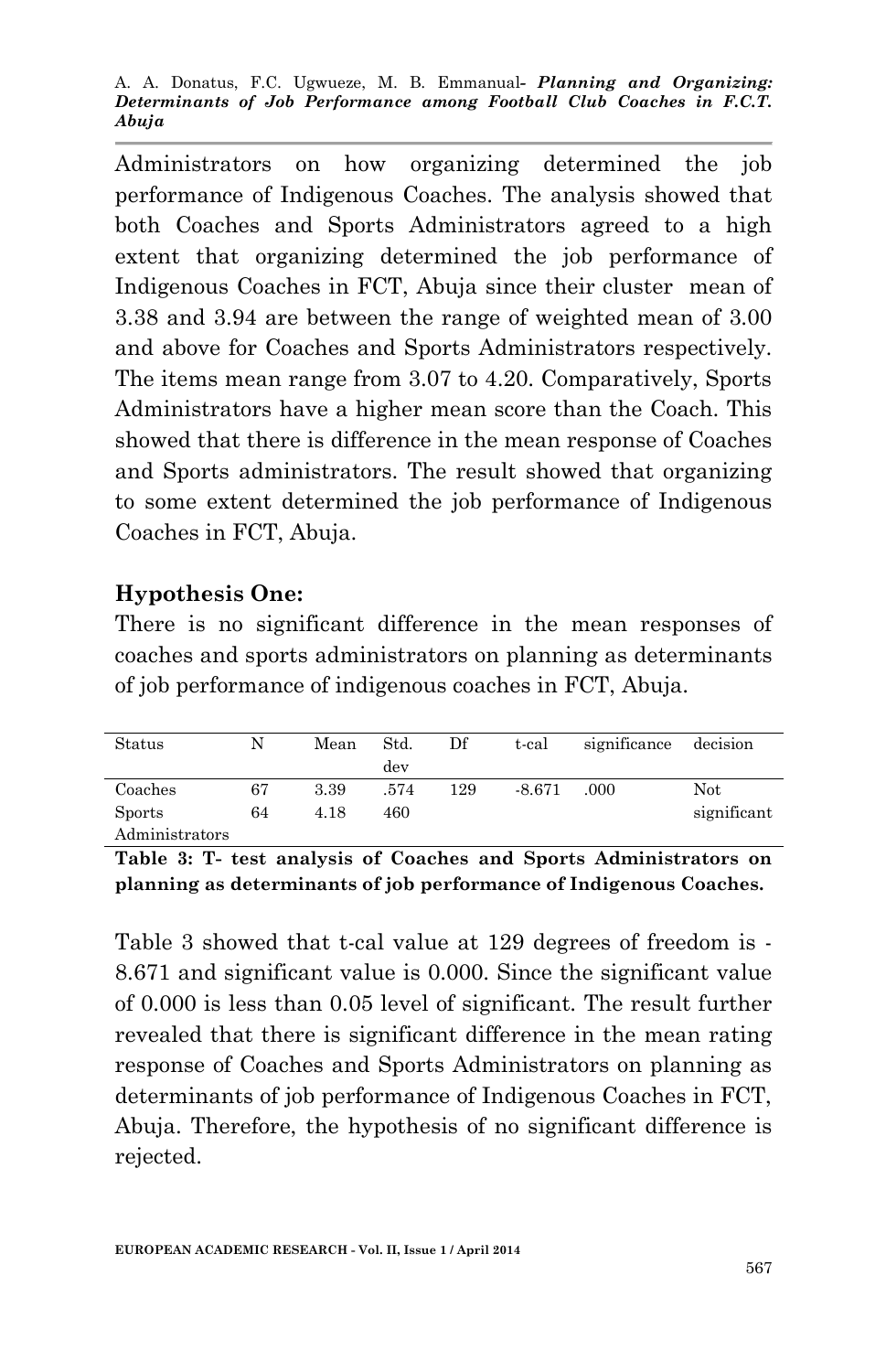A. A. Donatus, F.C. Ugwueze, M. B. Emmanual*- Planning and Organizing: Determinants of Job Performance among Football Club Coaches in F.C.T. Abuja*

#### **Hypothesis two:**

There is no significant difference in the mean responses of coaches and sports administrators on organizing as determinants of job performance of indigenous coaches in FCT, Abuja.

| Status         |    | Mean | Std.<br>dev | Df  | t-cal    | significance | decision    |
|----------------|----|------|-------------|-----|----------|--------------|-------------|
| Coaches        | 67 | 3.38 | .562        | 129 | $-6.265$ | .000         | Not         |
| <b>Sports</b>  | 64 | 3.94 | .452        |     |          |              | significant |
| Administrators |    |      |             |     |          |              |             |

**Table 4:T-test analysis of response of Coaches and Sports Administrators to organizing as determinants of job performance of Indigenous Coaches.**

The result in table 4 showed that the significant value of 0.000 is less that the level of significant of 0.05. This means that there is significant difference in the mean ratings of Coaches and Sports Administrators with regards to organizing as determinants of job performance of Indigenous Coaches.

## **Discussion of the Findings**

Indigenous Coaches in FCT, Abuja would perform based on the level of planning as both Coaches and Sports Administrators agreed that planning to a high extent determined the performance of Indigenous Coachers. This agreed with what Zachary, Jemimah and Linet (2010.) who conducted a study on the influence of strategic planning and planning outcomes; an empirical study of Commercial Banks in Kenya. The findings of the study revealed that five dimensions of Strategic Planning were highly emphasized namely; internal orientation, key personnel involvement, creative planning, functional coverage, and control focus. However, two dimensions of Strategic Planning namely; external orientation and use of techniques in planning were moderately emphasized. The result suggested that all dimensions of Strategic Planning are practiced in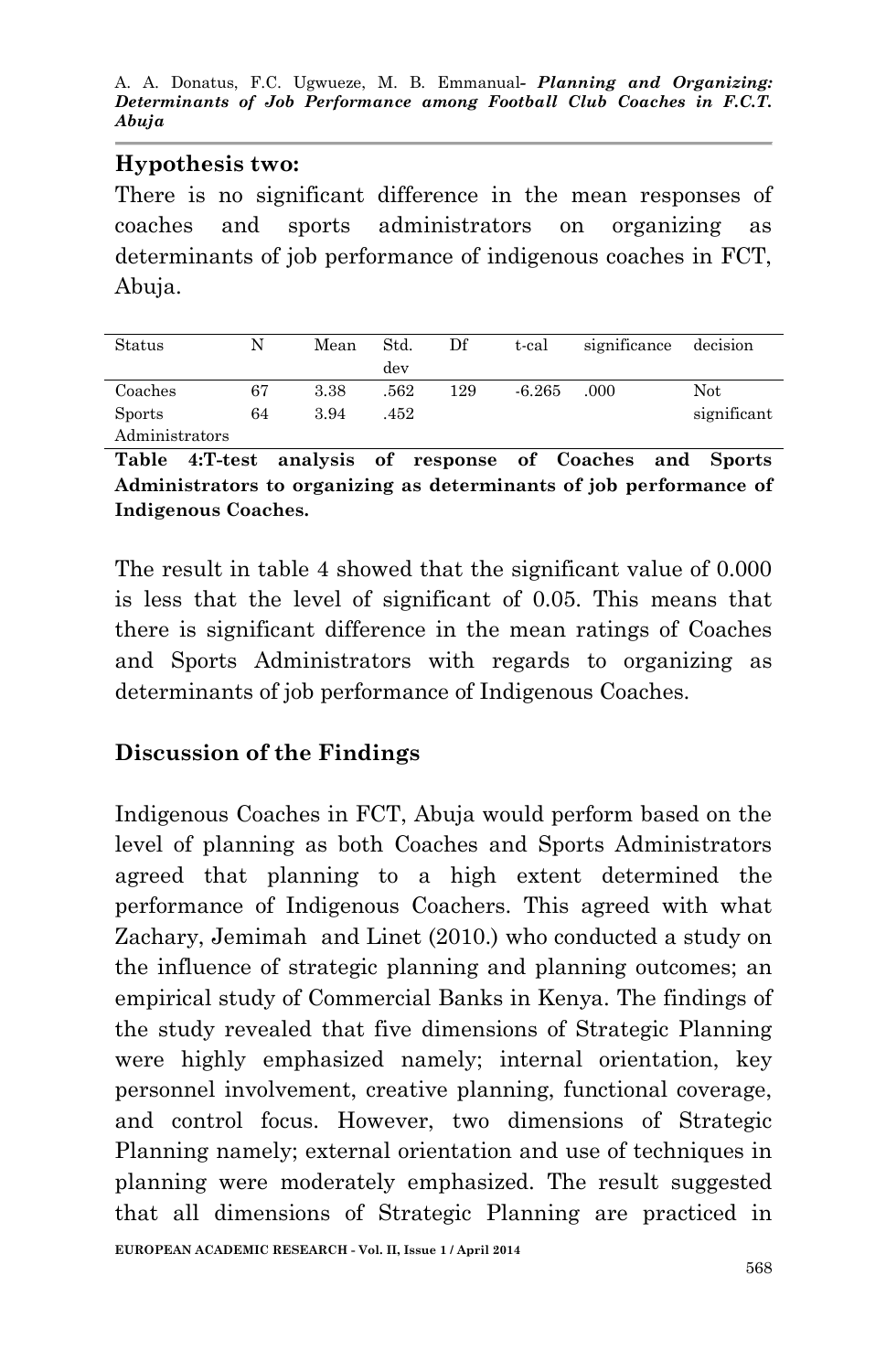commercial banks in Kenya, an indication that the banks in Kenya practice effective and focused Strategic Planning.

In the light of the above findings, some very real and profound insights have emerged that planning is very key in anything one wants to do and succeed. The question is how much of the planning do the sports administrators and the coaches do in FCT, Abuja Football administration. Planning is deciding in advance what to do, how to do and who is to do it. Planning bridges the gap between where we are, where we want to go. It makes possible things to occur which would not otherwise occurred and makes one accountable. Sports Administrators should be made accountable in whatever happens in FCT Abuja Football administration.

The analysis of the result showed that organizing to a high extent determines the performance of Indigenous Coaches in FCT, Abuja hence the Coaches and Sports Administrators agreed on a cluster mean of 3.38 and 3.94 respectively. This is consistent with the finding of Larsen & Brewster (2003). They found in an empirical study that organizing as a task can facilitate performance in an establishment. The result found that Line managers have higher responsibility with respect to performance, management and training and development and lower responsibility in employee compensation systems.

In view of the findings, the researcher examined the administration of the Football body with the aim of establishing her prowess in recent time considering the organization of her competitions and discovered that it's full of crisis. This concludes that the transition is lacking in the clubs in FCT, Abuja. There is always in house- fighting between coaches and sports administrators on who does what. The study revealed that some Coaches have no right to draw a list of team without giving it for vetting before the game some Coaches do not know their job description as a coach not to talk of authority attach to their job. There is no proper organization in some of the clubs.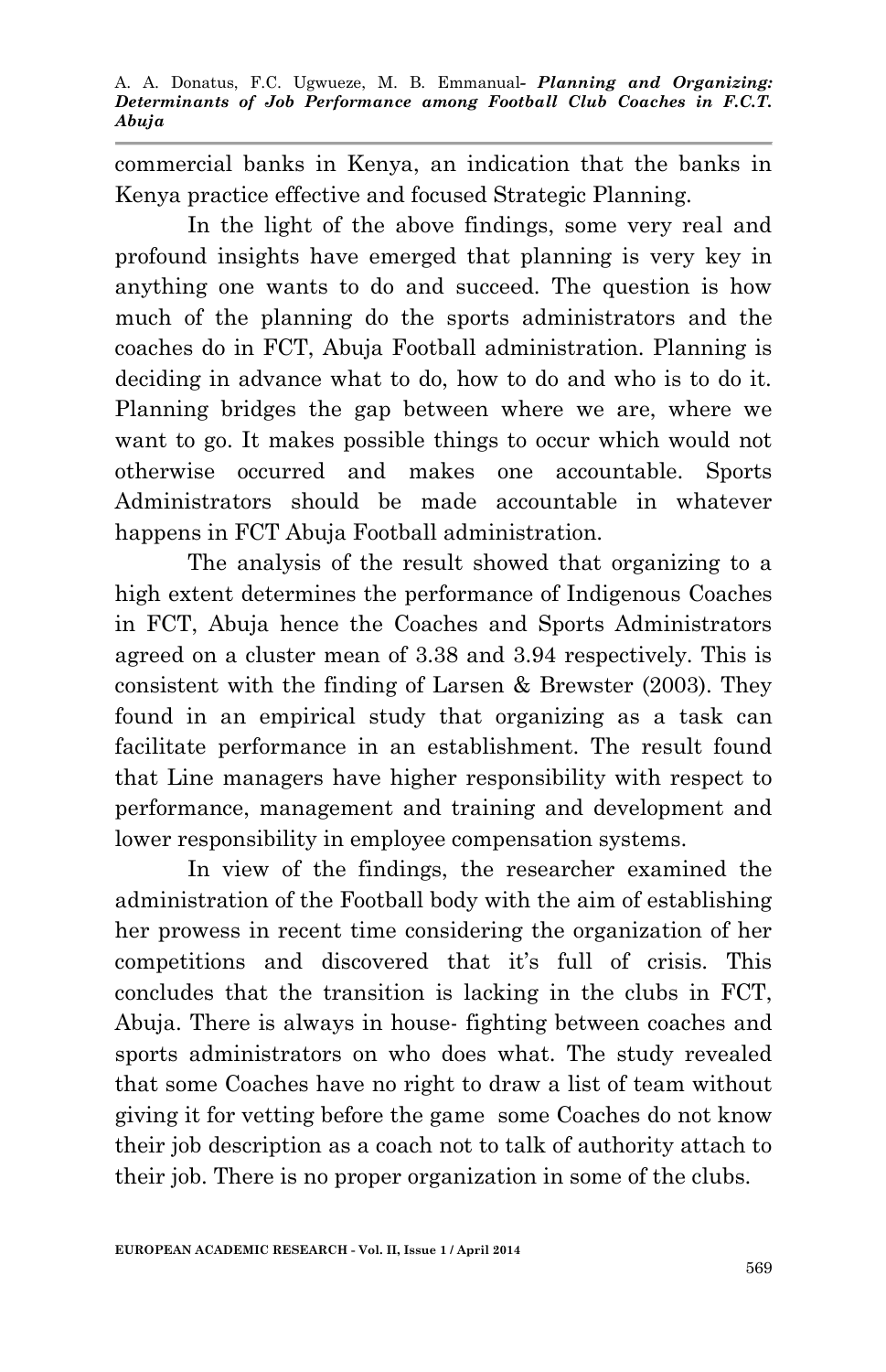#### **Conclusions**

On the basis of the findings and discussions of the study, a number of conclusions can be drawn.

- 1. Planning determined the job performance of football club Coaches in FCT, Abuja to a high extent.
- 2. Organising is a determinant of job performance of football club Coaches in FCT, Abuja to a high extent.

## **Recommendations:**

The following recommendations are made based on findings and conclusions drawn from the study.

- 1. Planning function should always be properly carried out by sports administrators as that has been found as a determinant of job performance of coaches in Abuja
- 2. Organising function should always be properly carried out by sports administrators as that has been found as a determinant of job performance of coaches in Abuja.

# **BIBLIOGRAPHY:**

- Ali, A. 1996*. Foundation of research in Education*. Awka: Meks Publishers (Nig).
- Anderson, C.R. 1988. *Management: Skills, functions, and organizational performance.* 2nd ed. Massachusetts: Allyn and Bacon, Needham Heights.
- Anthony, R.N. and Govindarajan, V. 1995. *Management control systems.* 8th ed. Irwin, Boston, Massachusetts.
- Armstrong, M. 2004. *Human resource management theory and practice.* London: Bath Press Ltd.
- Babbie, E.R. 1986. *The practice of social research*. Belmonth: Wadswarth Publishing Co. Inc.
- Black, J.S. and Porter, L.W. 2000. *Management: Meeting New*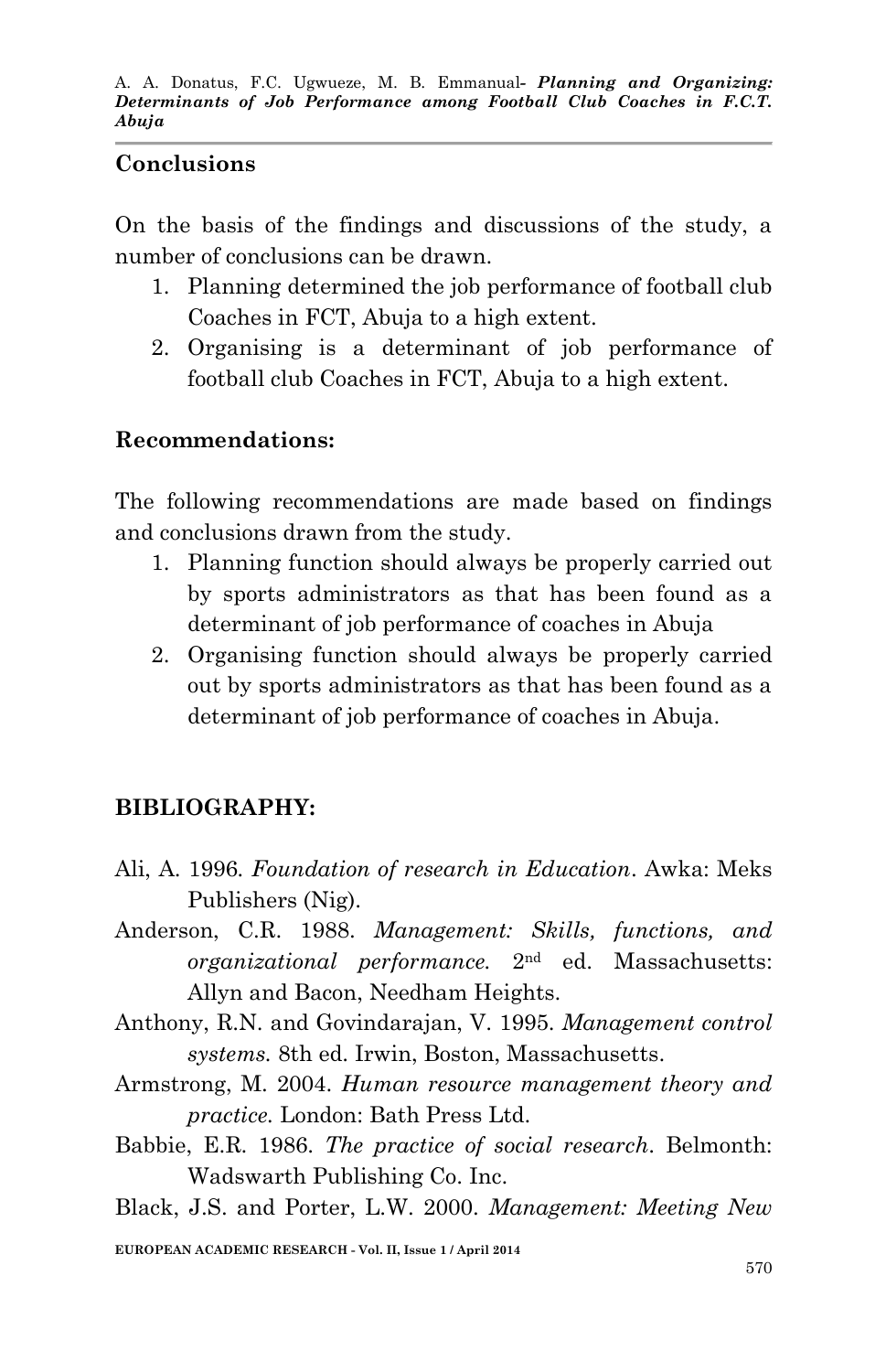A. A. Donatus, F.C. Ugwueze, M. B. Emmanual*- Planning and Organizing: Determinants of Job Performance among Football Club Coaches in F.C.T. Abuja*

*Challenge.* New Jersey: Prentice Hall, Upper Saddle River.

- Gay, R.J. 1981*. Educational research*. London: Charles E. Neville Publishing Company.
- Larsen, H. H. and Brewster, C. 2003. "Line management responsibility for HRM: What is happening in Europe?" *Employee Relations* 25(3): 228-44.
- Lorange, P. and Scott-Morton, M.S. 1974. "A Framework for Management Control Systems." *Sloan Management Review* 16(1): 41-56.
- Nsude, N. N. 1999*.* "Strategies for improving the management of theological institutions in Umuahia." Unpublished Master's Project Report, University of Nigeria, Nsukka.
- Nwana, O. C. 1990. *Introduction to educational research for student teachers.* Ibadan: Heinemann Education Book Ltd.
- Nwaoku, N. A. 2005*. Educational management in Nigeria theory and practice*. Nigeria: Assemblies of God Press.
- Nworgu, B.G. 1991. *Educational research: Issues and Methodology.* Ibadan: Wisdom Publishers.
- Schermerhorn, J.R. 1999. *Management.* 6th ed. New York: John Wiley & Sons.
- Somefun, A. T. 1998*.* "Strategies for improving organizational effeteness among Nigerian firms." Unpublished Master's Project Report, University of Nigeria Enugu Campus.
- Wheelen, T.L. & Hunger, J.D. 2000, *Strategic management & business policy: Entering 21st century global society.* 7th ed. (International Edition). New Jersey: Prentice Hall, Upper Saddle River.
- Wilson, H. S. 1998*. Research in nursing*. California: Adidiso-Wesley Publishing Co.
- Zachary, B. A., Jemimah, M. M. and Linet K. O. 2010. "Strategic Planning, Planning Outcomes and Organizational Performance – An Empirical Study of Commercial Banks in Kenya." *Research Journal in*